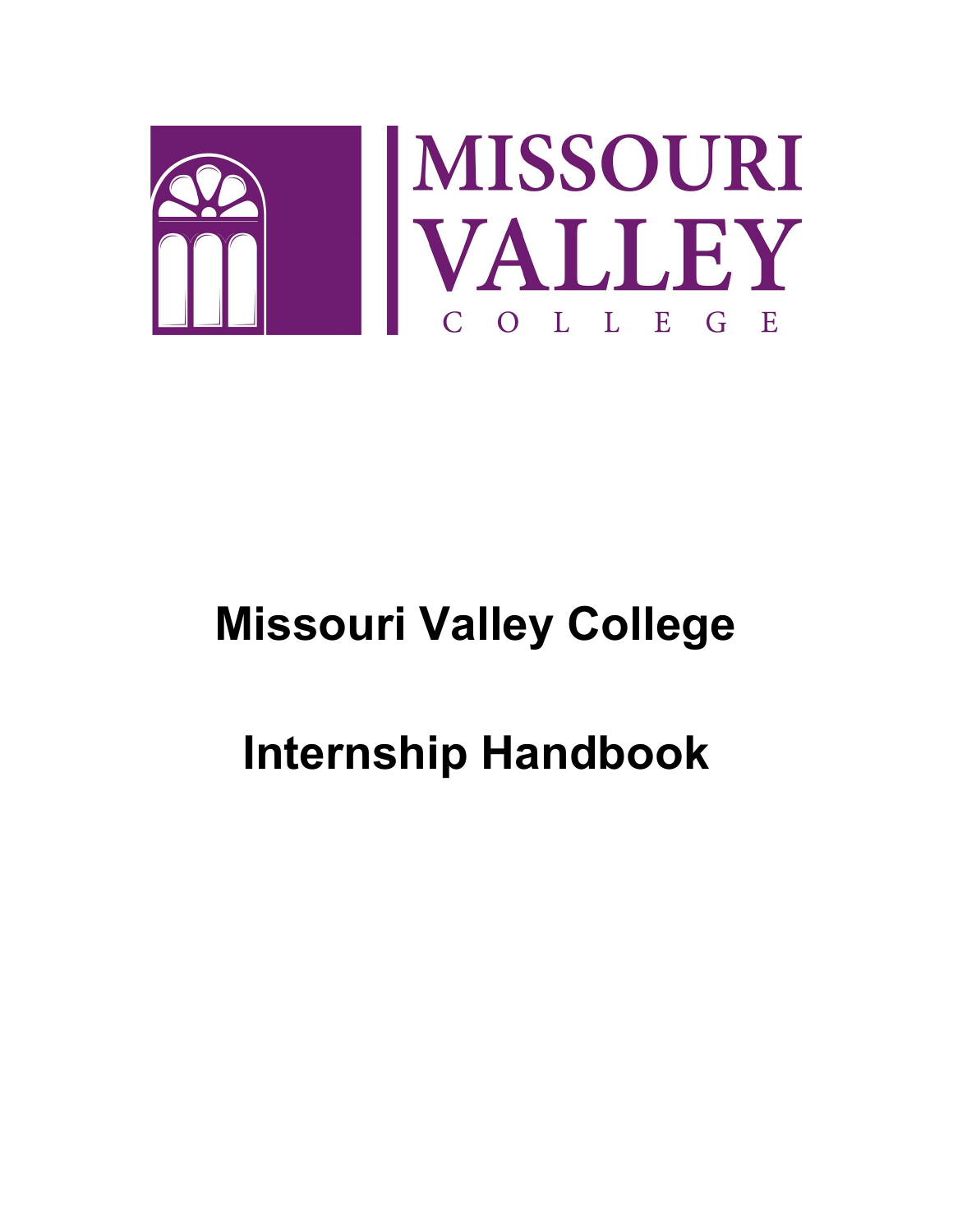#### **MISSION STATEMENT**

The mission of the Internship Program at Missouri Valley College is to provide students a means to integrate academic theories and principles with practical job experience through cooperative education in a real-world setting, thereby reinforcing and expanding classroom learning while preparing students for postgraduate employment or continuing education.

#### **GOALS**

1. To ensure that students have access to and include experiential learning courses in their academic programs to apply course content and gain relevant academic, personal and professional knowledge, skills, and attitudes they need to become work-ready and civically engaged citizens upon graduation.

2. Build strong partnerships with employers and community partners to produce strong learning environments for students while meeting workforce development needs.

#### **DEFINITIONS**

#### **Internships**

Culminating experiences associated with course credit in which the student works in a temporary position with an emphasis on on-the-job training associated with their particular field of study. Student internships provide opportunities for students to gain experience in their field, apply what they have learned, and create a network of professional contacts.

An internship may be paid, unpaid or partially paid (in the form of a stipend).

Missouri Valley College Internships vary from 1 credit hour up to 12 credit hours, depending on the major. Students are charged the per credit hour rate or package rate in the term the internship is taken.

Internship Contact Hours/Credit Hours (minimum):

1 credit hour = 50 contact/clock hours

2 credit hours = 100 contact/clock hours

3 credit hours = 150 contact/clock hours

4 or more credit hours = 50 contact/clock hours per credit hour

#### **Practicums and Clinicals**

Courses found within specialized fields of study (Education & Nursing) that are designed to give students supervised practical application of previously studied theory. These courses are generally embedded throughout the academic curriculum or associated with a specific didactic course or courses.

Practicums and clinicals are not covered in this handbook and are program-specific. Please contact your advisor for more information and specific requirements.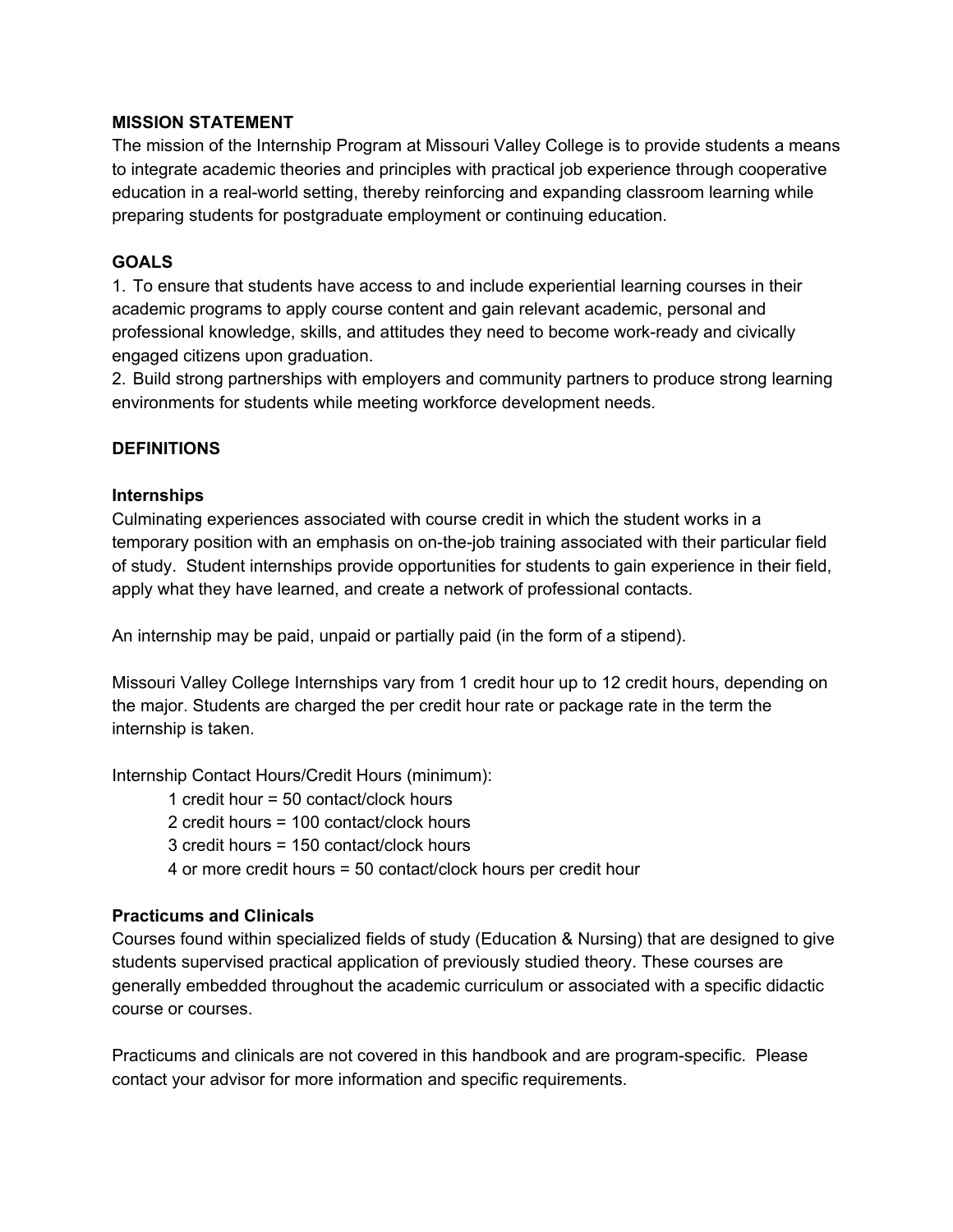#### **INTERNSHIP SITE SELECTION CRITERIA**

Generally, internship sites and activities are approved on a case-by-case basis. As a rule, a student cannot complete an internship with the student's family-owned or operated business or enterprise.

Sites are selected based upon the opportunities available that will ensure that the student has access to experiential learning related to their academic program.

#### **INTERNSHIP APPLICATION PROCESS**

**STEP 1: Application (Appendix A)** - Internship applicants must be in their final year of academic study. On occasion, there may be an exception to this rule. Students must contact their academic advisor or division chair for specific requirements.

Students who are planning to complete an internship must submit a completed application (Appendix A) to the respective academic advisor and division chair. This application must be submitted well in advance of starting the internship experience. It is recommended that students submit the application during the semester prior to the intended internship.

The application includes general information about the student and specific information regarding the intended internship site. It is the responsibility of the student to locate an internship site and obtain the requested information. If a student has a question regarding the suitability of the site, they should contact their academic advisor or division chair.

Once the application is received by the division chair, they will review it and assign a faculty internship supervisor. The student will then need to meet with the faculty supervisor.

Some internship sites require a criminal background check, liability insurance, or drug screening. Students should contact the proposed site for specific requirements. Some sites provide these services as part of employment, others may require the student to obtain these on their own and provide documentation.

**STEP 2: Internship Contract (Appendix B) -** Once the student has met with the faculty supervisor, they will need to complete the Student Internship Contract and submit it to the faculty supervisor for final approval.

The student must work with their faculty supervisor to identify appropriate learning outcomes for their internship experience. They must also list all activities and projects for meeting these outcomes.

In completing this document, the student will also need to meet with their internship site supervisor. However, much of the information regarding the job description and project ideas should be addressed in the initial meeting and submitted with the initial application.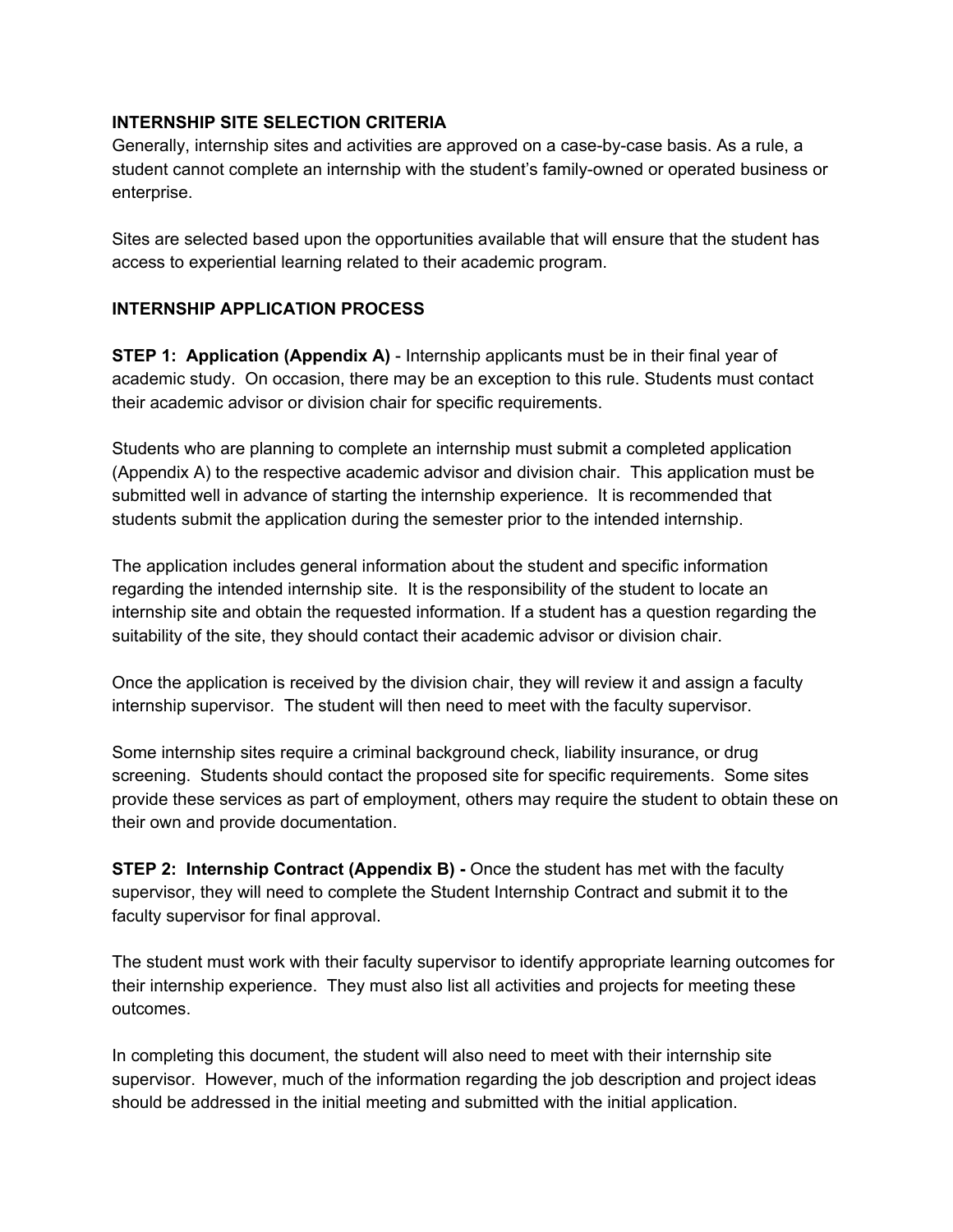**STEP 3: Registration Document (Appendix C)** - When all contracts are completed, signed and on-file in the faculty supervisor's office, the student will complete, get required signatures for, and submit the Registration Document to the Registrar's Office. **This step must be completed prior to starting the internship.**

#### **International Students & Internships**

International students need to complete all of the internship paperwork indicated above, but will also need to meet some additional requirements so that they may receive full credit for internships done in the USA and not jeopardize their status. International students must meet with the designated school official (DSO) for international students to make sure that this process is complete before being allowed to start their internship. In order to ensure that international students complete the paperwork, it will be necessary to obtain the appropriate signature of the DSO on the application form.

## **GRADING POLICY**

At a minimum, the intern's grade for the course will be determined in this manner:

## **A**

- Exemplary completion of work objectives
- Excellent and good rating by the supervisor in the final evaluation
- Well-written final report and self assessment
- Well-written and developed portfolio or professional project
- Completion of contracted hours

## **B**

- Successful completion of work objectives
- Good and average ratings by the supervisor in the final evaluation
- Well-written final report and self-assessment
- Well-written portfolio or professional project
- Completion of contracted work hours

## **C**

- Completion of work objectives
- Average/poor ratings by the supervisor in the final evaluation
- Submission of completed portfolio or project
- Completion of contracted work hours

## **D**

- Partial completion of work objectives
- Average/poor ratings by the supervisor in the final evaluation
- Final report has writing deficiencies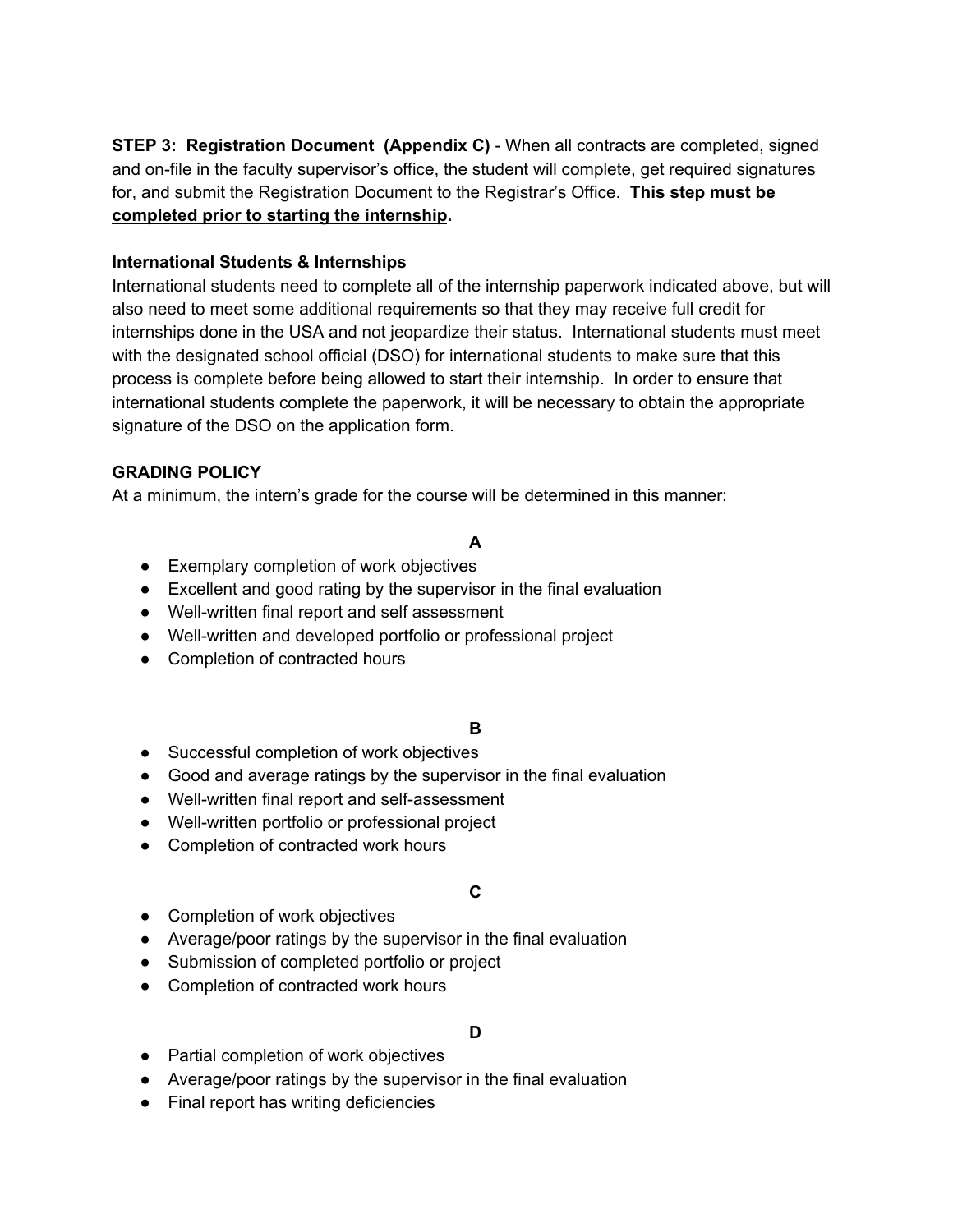- Partial completion of portfolio or project
- Completion of contracted work hours

#### **F**

- Failure to complete work objectives
- Poor evaluations
- Failure to complete or poorly written final project
- Poor or incomplete portfolio por project
- Failure to complete contracted hours

The faculty supervisor may have additional requirements that the intern must complete as part of the evaluation process. These requirements should be outlined in detail in the Student Internship Contract.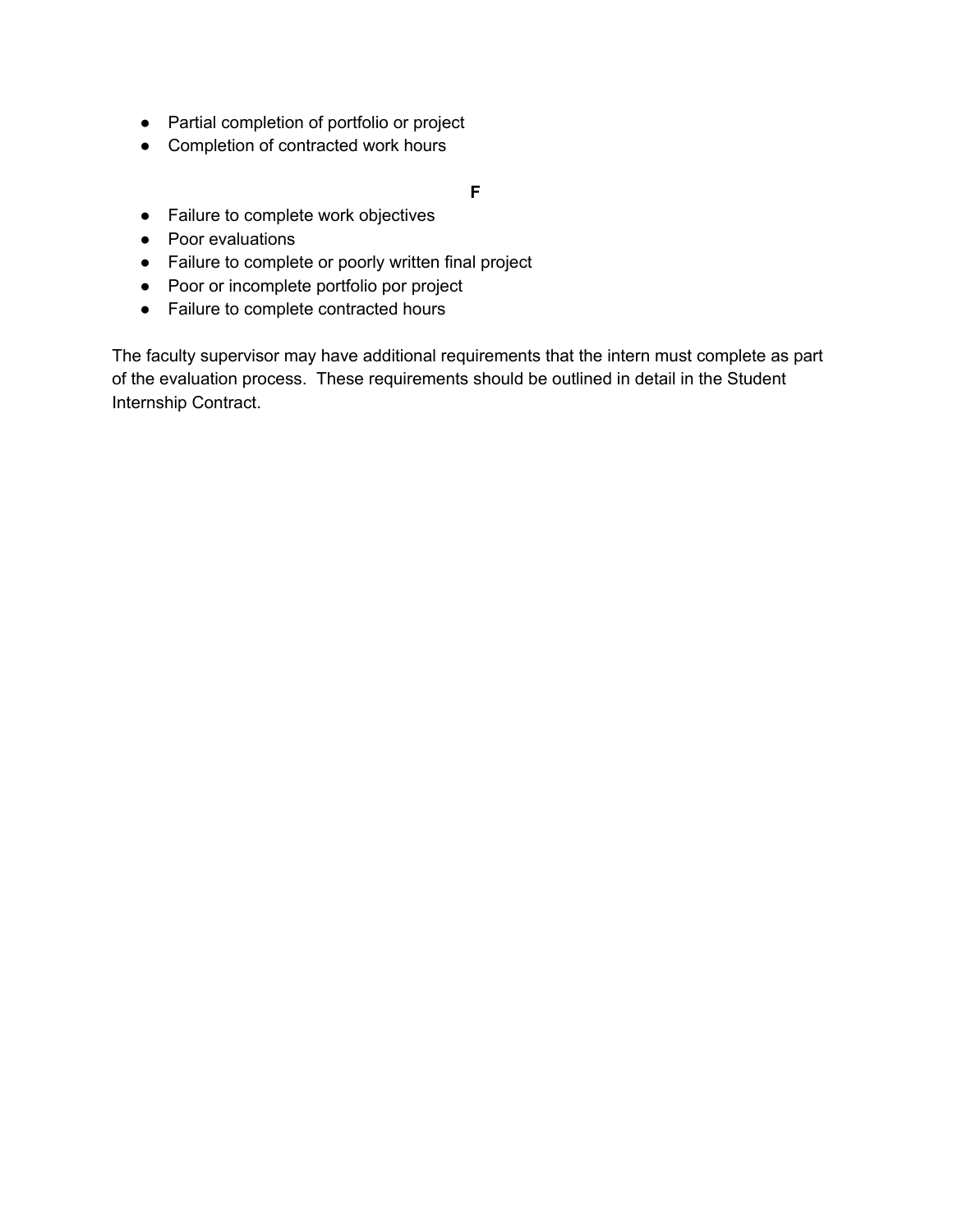## **MISSOURI VALLEY COLLEGE APPLICATION FOR INTERNSHIP**

(to be submitted to division chair/dean)

| International student? ______ Yes ______ No (If yes, student must see campus DSO prior to enrollment) |                                                                                                                        |
|-------------------------------------------------------------------------------------------------------|------------------------------------------------------------------------------------------------------------------------|
|                                                                                                       |                                                                                                                        |
|                                                                                                       |                                                                                                                        |
| Senior Status? __________ Yes ________ No                                                             |                                                                                                                        |
| Semester requested: ______ Fall _______ Spring _______ Summer Year: _______                           |                                                                                                                        |
| Proposed Internship site:<br>Address:                                                                 | <u> 1989 - Johann John Harry Harry Harry Harry Harry Harry Harry Harry Harry Harry Harry Harry Harry Harry Harry H</u> |
| City, State, Zip, Country:                                                                            | <u> 1980 - Paris Alexandria, prima de la provincia de la provincia de la provincia de la provincia de la provincia</u> |
| Phone:                                                                                                | the control of the control of the control of the control of the control of the control of                              |
| Internship supervisor name:                                                                           | <u> 2000 - 2000 - 2000 - 2000 - 2000 - 2000 - 2000 - 2000 - 2000 - 2000 - 2000 - 2000 - 2000 - 2000 - 2000 - 200</u>   |
|                                                                                                       |                                                                                                                        |
| Credit hours: ____________(tuition charged per credit hour rate or package rate, see handbook)        |                                                                                                                        |
|                                                                                                       | ______ Yes ______ No                                                                                                   |
|                                                                                                       |                                                                                                                        |
|                                                                                                       |                                                                                                                        |
| Internship start and end dates (must fall within semester/term dates): Start _______ End              |                                                                                                                        |
|                                                                                                       | For Division use only:                                                                                                 |
| Application approved: __________ Yes ________ No                                                      |                                                                                                                        |
| Faculty Supervisor                                                                                    | Date                                                                                                                   |
| Division Chair                                                                                        | Date                                                                                                                   |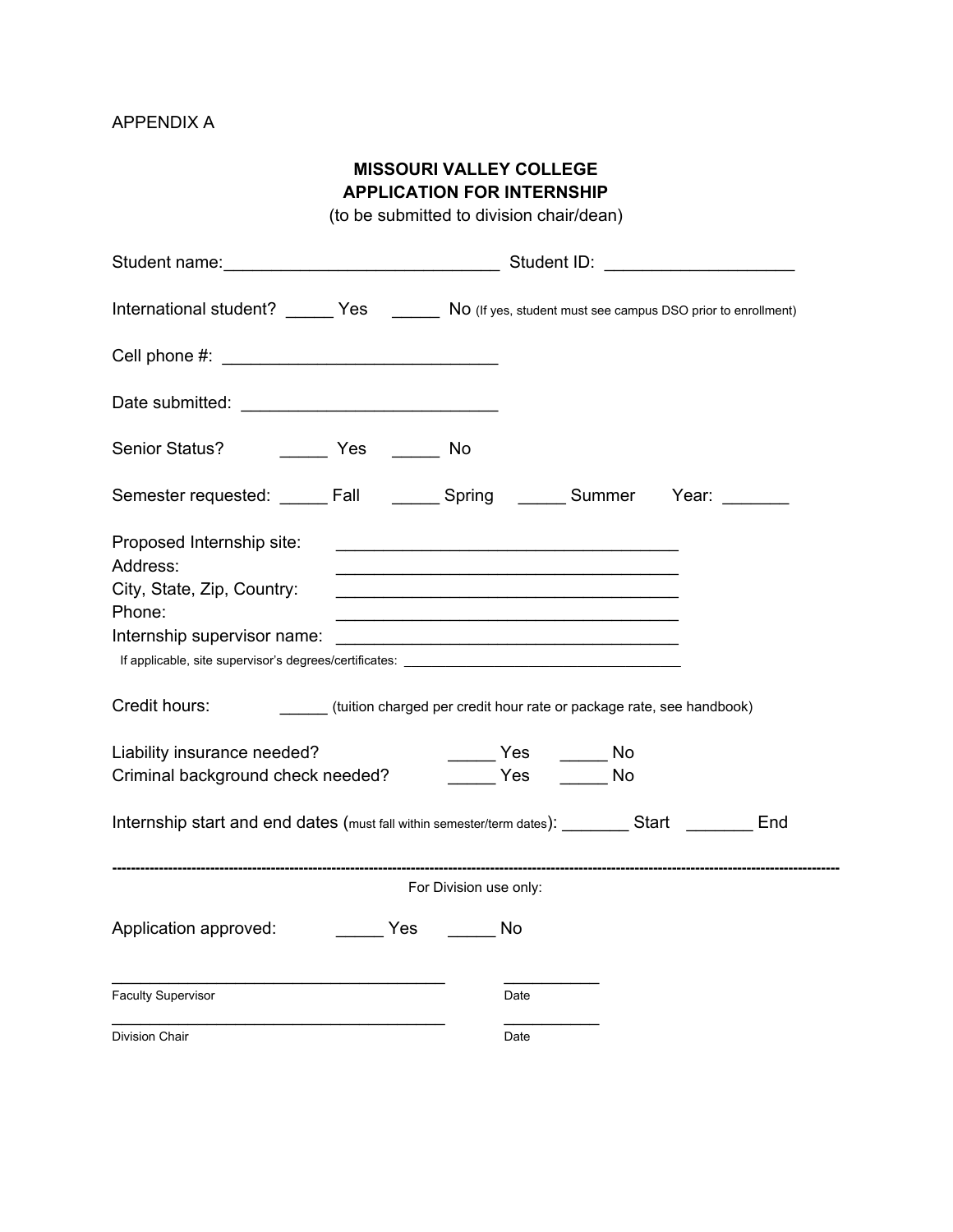## **INTERNSHIP AGREEMENT AND SITE CONTRACT**

| This agreement establishes the relationship between Missouri Valley College (referred to as the College), a 4-year |                 |  |  |
|--------------------------------------------------------------------------------------------------------------------|-----------------|--|--|
| liberal-arts institution of higher learning, located in Marshall, Missouri and                                     |                 |  |  |
| referred to as the Organization. This contract will commence on                                                    | and conclude on |  |  |
| unless otherwise amended.                                                                                          |                 |  |  |

The College offers degree programs in a wide variety of disciplines, which are academically enhanced by practical experiences outside of the traditional classroom setting. For this agreement, the Organization shall provide practical experience pursuant to the terms of this agreement and serve as an internship site offering facilities, resources, and supervision to students. Both parties agree to the following:

#### I. **DUTIES AND RESPONSIBILITIES OF THE COLLEGE**

- 1. The College will be responsible for internships that are conducted during a regular academic semester or scheduled summer term. The College and Organization agree to schedule the internship hours to mutually benefit all parties involved and conform to the scheduling formula of 50 hours of site contact to equal one credit hour.
- 2. The College shall certify eligibility for students enrolling in internships for academic credit. Approved students will have the appropriate educational background and skills consistent with the proposed internship and departmental requirements for participation.
- 3. The College determines the amount of academic credit to be earned through the internship, and establishes all academic requirements that the student must meet to earn the credit. The College establishes a grading system and criteria to earn the grade upon completion of the internship.
- 4. The College will assign a faculty member to monitor and evaluate the student's performance during the internship. The College will assume all costs associated with the faculty supervision of the intern.
- 5. The College, at the beginning of the internship term, will provide the Organization with all evaluation materials and the expected timeline for submission.
- 6. The College, at the beginning of the internship term, will inform the Organization of course requirements such as the intern's attendance at meetings/seminars or activities that may take the intern away from the assignment.
- 7. The College may request termination of the internship placement for any student not complying with College guidelines and procedures for the internship program, as long as the Organization has been notified in advance.
- 8. The Organization understands that the College is prohibited from purchasing insurance. However, in cases where insurance is necessary, the Organization must inform the student that it is their responsibility to purchase coverage from a broker of their choice. That policy must be in place prior to beginning the internship.

#### II. **DUTIES AND RESPONSIBILITIES OF THE ORGANIZATION**

- 1. The Organization agrees to prepare an internship job description that outlines the duties and responsibilities of the intern. The College will use this document to determine the suitability of the internship for academic credit. Should changes to the job description be necessary after the internship is approved, the Organization agrees to notify the College of such changes.
- 2. The Organization agrees to notify the College of all selection criteria and any requirements of the selection process including but not limited to background investigations, drug testing, health screenings, liability insurance, etc.
- 3. The Organizations selects interns based on the Organization's needs and preferences.
- 4. The Organization determines the schedule that the intern will maintain on premises and will track those hours accordingly. The total scheduled hours will comply with the standards established by the College for the award of credit hours: 50 hours of site contact equals on credit.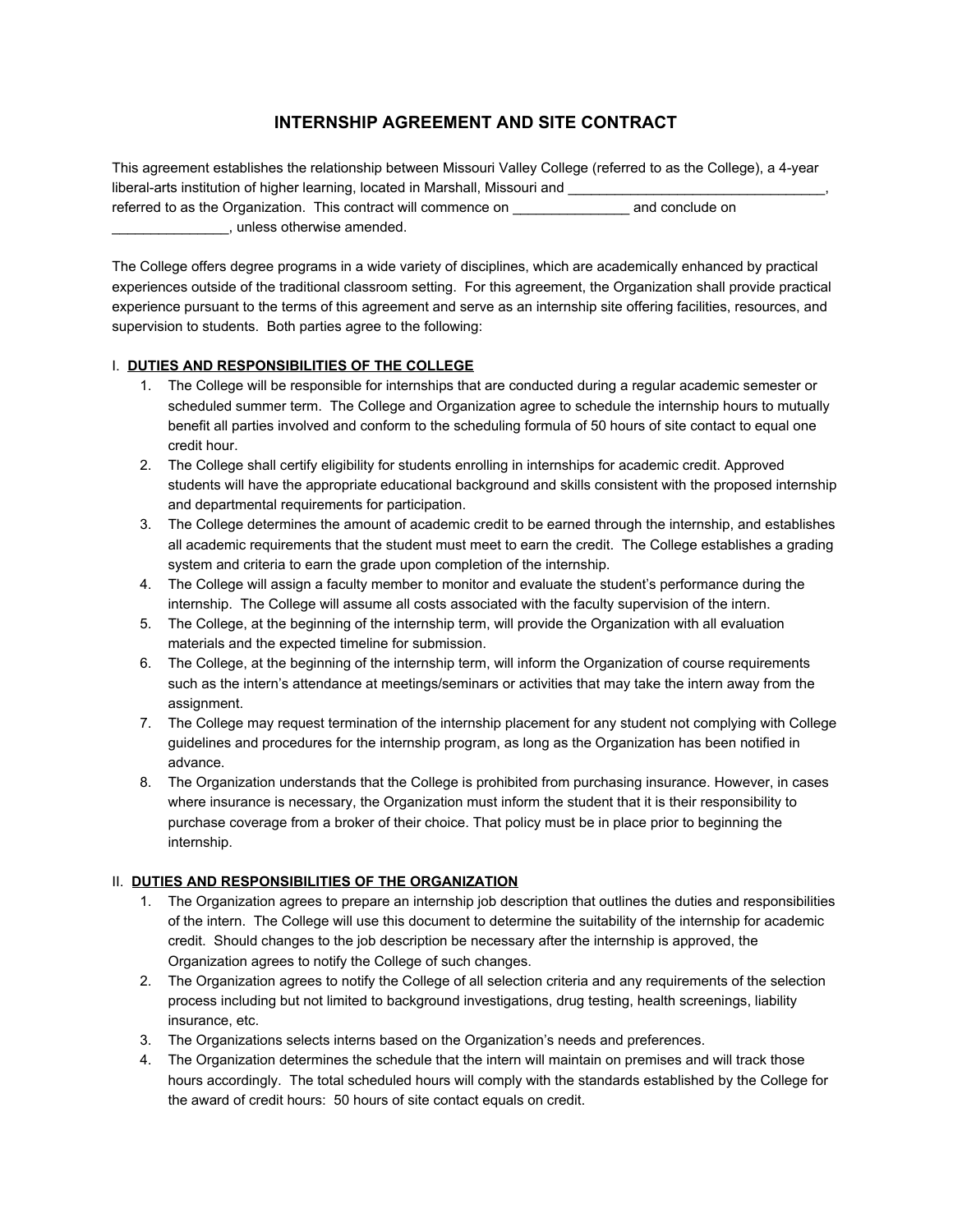- 5. The Organization, at the beginning of the internship, determines the amount of compensation, if any, received by the intern. The Organization will inform the College if interns will receive an hourly wage, stipend, or will serve in a non-paid capacity.
- 6. The Organization agrees to provide suitable workspace and resources for the intern to complete the internship assignment. The Organization will also provide orientation, training, supervision, and evaluation of the intern.
- 7. The Organization shall provide all reasonable information requested by the College on a student's internship performance. If there are any student evaluations, they will be completed and returned according to any reasonable schedule agreed to by the College and the Organization.
- 8. The Organization agrees to make every possible accommodation to the College's request for a faculty site visit during the internship. The Organization also agrees to allow the intern to attend College-required internship meetings/seminars during the internship.
- 9. Should the Organization become dissatisfied with the performance of a student, the Organization may request the removal of the students. This should occur only after the College has been notified in advance and a satisfactory resolution cannot be obtained.

#### **III. Mutual Terms and Conditions**

- 1. This agreement will last for the duration of the student's internship experience. Either the College or the Organization may terminate this agreement with 2 weeks' notice. In the event of a substantial breach, either party may terminate this agreement.
- 2. The parties agree to continue their respective policies of nondiscrimination bas on Title VI of the Civial Rights Act of 1964 in regards to sex, age, race, color, creed, or national origin, Title IX of the Education Rights Act of 1972, and other applicable laws, as well as the provisions of the Americans with Disabilities Act.
- 3. The relationship between the parties to the Agreement to each other is that of independent partnership, joint venture, or any other relationship, other than that of independent contractors.
- 4. This Agreement represents the entire understanding between the parties. This Agreement shall only be modified in writing and signed by all parties.

\_\_\_\_\_\_\_\_\_\_\_\_\_\_\_\_\_\_\_\_\_\_\_\_\_\_\_\_\_\_\_\_\_\_\_\_\_\_\_\_\_\_ \_\_\_\_\_\_\_\_\_\_\_\_\_\_\_

\_\_\_\_\_\_\_\_\_\_\_\_\_\_\_\_\_\_\_\_\_\_\_\_\_\_\_\_\_\_\_\_\_\_\_\_\_\_\_\_\_\_ \_\_\_\_\_\_\_\_\_\_\_\_\_\_\_

\_\_\_\_\_\_\_\_\_\_\_\_\_\_\_\_\_\_\_\_\_\_\_\_\_\_\_\_\_\_\_\_\_\_\_\_\_\_\_\_\_\_ \_\_\_\_\_\_\_\_\_\_\_\_\_\_\_

Internship site supervisor **Date** 

Cooperating Agency on-site Director (if applicable) Date

MVC Division Dean/Chair **Date** Date **Date**